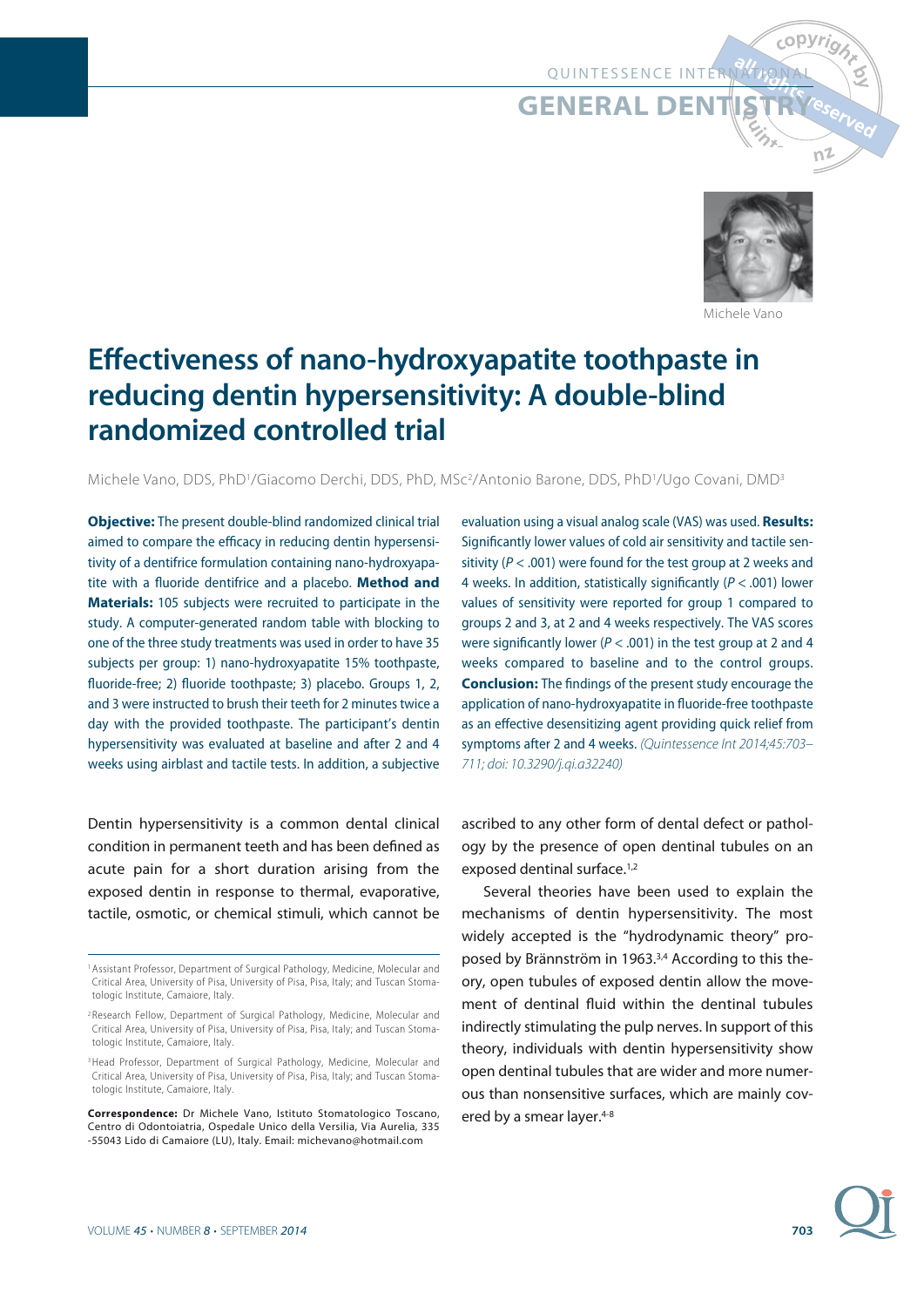| Table 1                                                   | Details of the toothpastes used in this study |                                                         |                                                                                                                                                                                                                                                                                  |  |  |  |
|-----------------------------------------------------------|-----------------------------------------------|---------------------------------------------------------|----------------------------------------------------------------------------------------------------------------------------------------------------------------------------------------------------------------------------------------------------------------------------------|--|--|--|
| Group                                                     |                                               | Product                                                 | <b>Ingredients</b>                                                                                                                                                                                                                                                               |  |  |  |
| Group 1: nano-hydroxyapa-<br>tite toothpaste (test group) |                                               | PrevDent <sup>®</sup> toothpaste<br>(PrevDent)          | Water, hydrated silica, sorbitol, glycerin, xylitol, potassium nitrate, nano-hydroxyapatite<br>15%, magnesium aluminum silicate, Mentha piperita oil, sodium lauroyl sarcosinate, xanthan<br>gum, phenoxyethanol, potassium chloride, sodium sulfate, sodium saccharin, CI 77891 |  |  |  |
| Group 2: fluoride tooth-<br>paste (positive control)      |                                               | <b>Colgate Cavity Protec-</b><br>tion Regular (Colgate) | Sodium monofluorophosphate 0.76% (0.15% w/fluoride ion), dicalcium phosphate dihy-<br>drate, water, glycerin, sorbitol, sodium lauryl sulfate, cellulose gum, flavor, tetrapotassium<br>pyrophosphate, sodium saccharin                                                          |  |  |  |
| Group 3: placebo                                          |                                               | (PrevDent)                                              | Glycerin, water                                                                                                                                                                                                                                                                  |  |  |  |

The management of dentin hypersensitivity through chemical and/or mechanical occlusion of patent tubules has been reported as an effective method for tooth sensitivity reduction.<sup>9</sup> Recent meta-analysis reported that active treatment options of dentin hypersensitivity (physical or chemical occlusion of open tubules) showed better results than placebo treatments.<sup>10,11</sup>

Dentifrices are common vehicles for desensitizing agents thanks to their low cost, ease of use, and home application.

Nano-hydroxyapatite (n-HA) is considered one of the most biocompatible and bioactive materials, and has gained wide acceptance in medicine and dentistry recently.12

Nano-sized particles have similarity to the apatite crystals of tooth enamel in morphology and crystal structure and have been studied as biomimetic materials for the reconstruction of tooth enamel suffering from mineral loss because of their unique potential for remineralization<sup>13-22</sup>

Recently, n-HA paste has been used to reduce bleaching-related tooth sensitivity, with encouraging results.23 However, evidence is still incomplete to prove that these products are effective in reducing dentin hypersensitivity.

The present randomized double-blind clinical trial aimed to compare the efficacy in reducing dentin hypersensitivity of a new dentifrice formulation containing n-HA, with a commercially available fluoride containing dentifrice and a placebo toothpaste. The present study is reported according to the Consolidated Standards of Reporting Trials (CONSORT) guidelines.<sup>24</sup>

# **METHOD AND MATERIALS**

This clinical investigation was designed as a single-site, double-blind, randomized, three-arm parallel group study involving subjects with hypersensitive teeth in accordance with the criteria described by Holland et al.<sup>25</sup>

The study was carried out at the Istituto Stomatologico Toscano, Dentistry Department of Versilia Hospital, Italy (University of Pisa), from May 2013 to October 2013. The local ethical committee of Versilia Hospital independently reviewed and approved the conduct of this clinical study using human subjects (ethical approval form 433/2013, name of trial registry "Nano-Hap toothpaste and dental sensitivity"). The study was conducted in accordance with the Helsinki Declaration of 1975, as revised in 2000. The purpose of the study was explained to the patients, who gave written consent.

In total, 108 subjects were assessed for eligibility. Three subjects were excluded because they did not meet the inclusion criteria. Therefore 105 subjects, demonstrating two hypersensitive teeth that satisfied the tactile and airblast hypersensitivity enrolment criteria described below, qualified to participate in the study. Qualified subjects were randomly defined to one of the three study treatments in order to have 35 subjects per treatment group:

- Group 1: n-HA 15% toothpaste, fluoride-free (test group)
- Group 2: fluoride toothpaste (positive control group)
- Group 3: placebo group.

Table 1 summarizes the details of the toothpastes used in this study.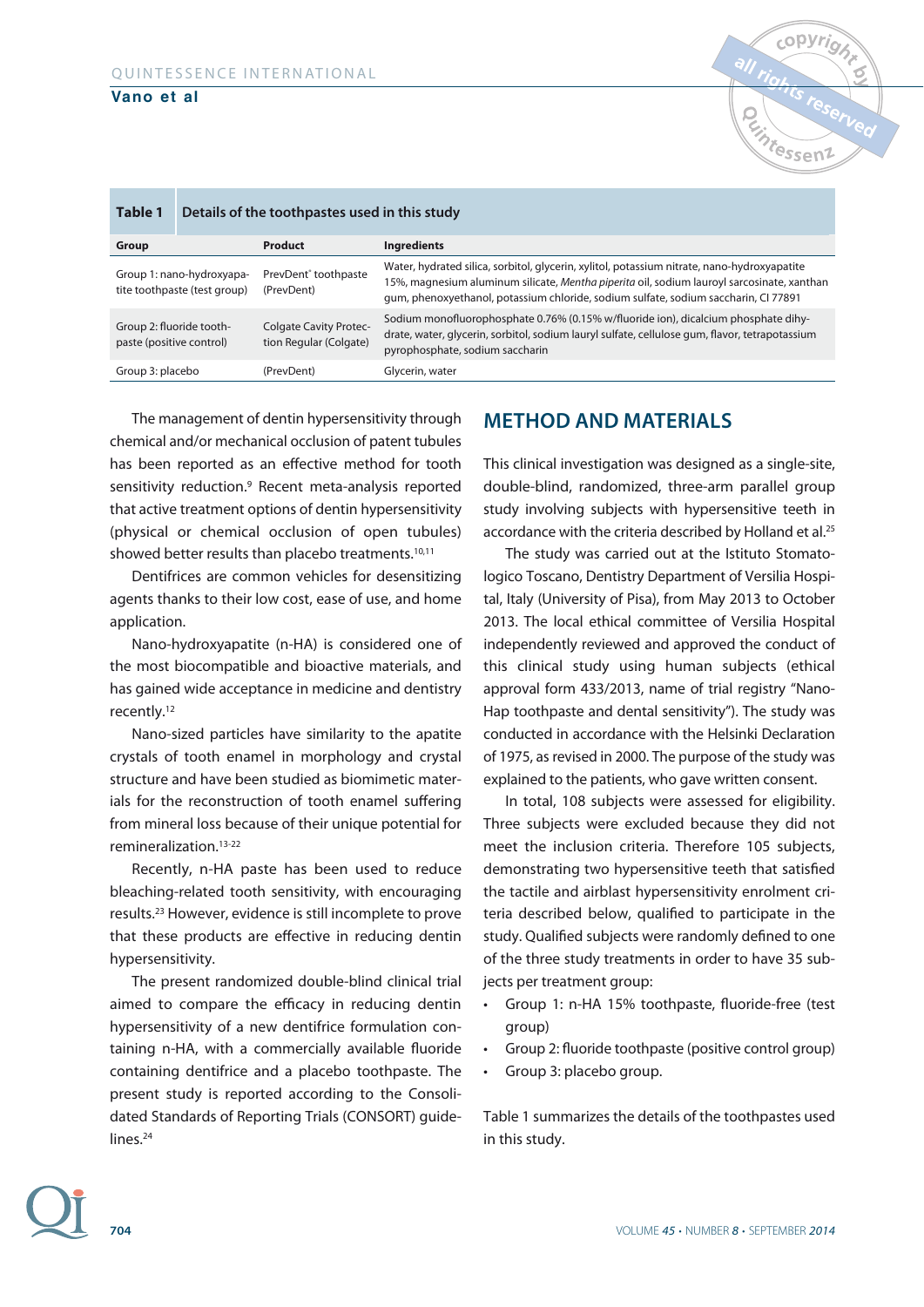QUINTESSENCE INTERNATION

**COPYrig** 



Figs 1a and 1b Clinical pictures illustrating patients with dentin hypersensitivity on (a) left mandibular canine and first premolar, and (b) left maxillary canine and first premolar.

All subjects received a scaling and polishing procedure before the study. After allocation all subjects were asked to cease using other desensitizing agents, such as desensitizing toothpastes and mouthrinses, for 2 weeks prior to the study and for the duration of the study. Subjects were provided with a standard nondesensitizing toothpaste for 2 weeks prior to the study as a '"wash-out" period. Groups 1, 2, and 3 were instructed to brush their teeth for 2 minutes twice a day with the provided toothpaste. The appearance of the experimental and control dentifrices were identical (dentifrices were over-wrapped to hide their identity). No additional oral hygiene product or method was allowed other than the provided toothpaste and toothbrush.

The randomization process was made using a computer-generated random table. Excel software (Microsoft) was used for randomization. The function=RAND was used in column A for 300 random numbers. In column B, the letters A, B, and C were put in groups of three, 100 times (ie, A, B, C, A, B, C). The cells were then blocked in groups of three and randomized by the random number in column A from smallest number to the largest number. Doing this in blocks of three ensured that the groups were evenly distributed. The entire study was blinded: investigators were neither involved in the randomization process nor were they aware of the assigned group in all outcome evaluations. To ensure the examiner remained blind, the study staff preparing and dispensing the over-wrapped blinded study treatments did so in a separate area.

The inclusion criteria were:

- hypersensitive areas on facial surfaces of the teeth (incisors, canines, premolars, and first molars with exposed cervical dentin) with at least two teeth scoring "pain (scale stimuli test, scores 2 and 3)" during application of stimulus (airblast and tactile sensitivity test)
- good periodontal health (no probing depth > 4 mm) with no other conditions that might explain their apparent dentin hypersensitivity (Fig 1)
- good overall physical health
- age between 20 and 70 years
- provision of written informed consent.

Exclusion criteria were:

- chipped teeth
- defective restorations
- fractured undisplaced canines
- deep dental caries
- deep periodontal pockets
- orthodontic appliances
- dentures or fixed dental prostheses that would interfere with the evaluation of hypersensitivity
- periodontal surgery within the previous 6 months
- ongoing treatment with antibiotics and/or antiinflammatory drugs
- ongoing treatment for tooth hypersensitivity
- pregnancy or lactation
- heavy smoking
- alcohol or drug abuse.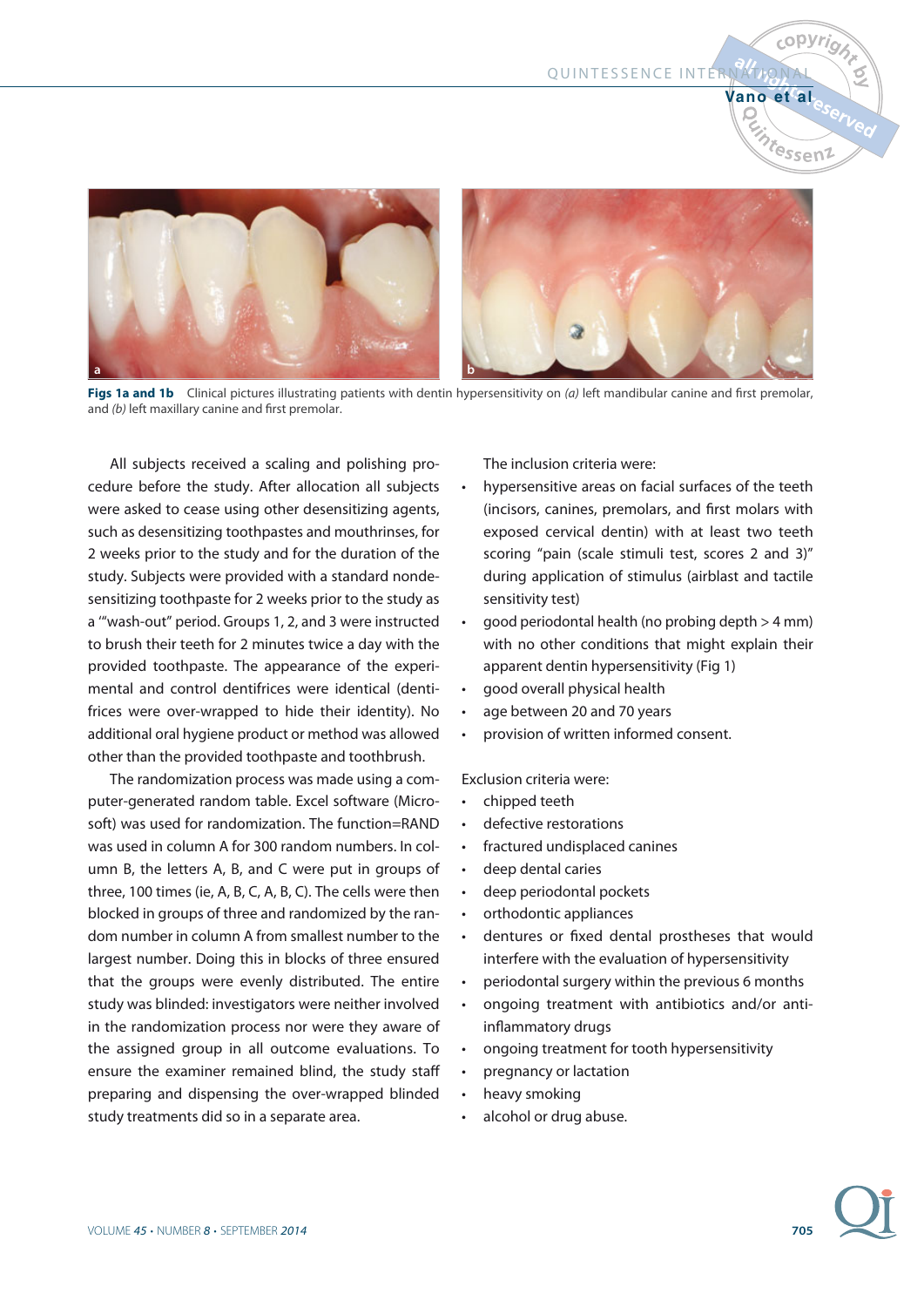All subjects were visited at baseline, after 2 and 4 weeks (end of the follow-up). The evaluations of the patients were carried out by two trained and calibrated dentists. Calibration of examiners was carried out on 10 subjects prior to the trial. Duplicate examinations were carried out on 10% of the subjects during the trial. Kappa statistic was used to assess the interexaminer reproducibility. At each visit, only (and all) the teeth identified as hypersensitive at baseline were reevaluated. During the visits, a minimum of two and up to four hypersensitive teeth were assessed using the most common and validated stimuli tests: tactile test and airblast test.

The teeth were isolated with cotton rolls and stimuli were applied to each tooth. Stimuli tests were performed according to a standard methodology, $25,26$ briefly described as follows.

- Assessment of tactile sensitivity: A sharp dental explorer (EXD 11-12, Hu-Friedy) was passed across the facial area of the tooth, perpendicular to its long axis, at an approximated constant force. The test was repeated three times before a score was recorded.
- Assessment of evaporative (cold air) sensitivity: These assessments were performed by directing a 1-second application of compressed air from a triple air dental syringe at 60 psi  $(\pm 5 \text{ psi})$  with an operating temperature in the range 19 $°C$  ( $±$  5 $°C$ ), perpendicular to the exposed dentin surface, from a distance of approximately 1 cm while the adjacent teeth were isolated using cotton rolls. Two response measures were undertaken, a subjective assessment utilizing a visual analog scale (VAS) and an examiner-based Schiff assessment.27

#### **VAS**

Subjects were instructed on how to use a VAS and asked to complete a training exercise at the screening visit. At baseline and immediately after any time point, subjects were asked to rate the intensity of their response to the evaporative (cold air) test using the 100-mm line ranging from no pain, to worst imaginable pain.

### **Examiner assessment (Schiff sensitivity scale)**

Prior to the subject recording their response to the air stimulus on the VAS, sensitivity was determined by the examiner using the Schiff Cold Air Sensitivity Scale as shown below; the higher the score, the higher the level of dentin hypersensitivity.

For all stimuli tests, subject responses were recorded on the following scale:

- 0. Subject does not respond to stimulus (no significant discomfort, or awareness of stimulus)
- 1. Subject responds to stimulus but does not request discontinuation of stimulus (discomfort but no severe pain)
- 2. Subject responds to stimulus and requests discontinuation or moves from stimulus (pain during application of stimulus)
- 3. Subject responds to stimulus, considers stimulus to be painful, and requests discontinuation of the stimulus (severe pain during and after application of stimulus).

The above stimuli tests were applied in the above order, with a 5-minute pause between the applications of different stimuli.28

#### **Sample size estimation**

The main outcome was the difference across groups between the mean change in airblast test score from baseline to the end of the follow-up. According to previous studies,29,30 the expected baseline mean airblast score was  $2.1 \pm 0.8$  in both groups. The expected mean score at the end of the follow-up was  $1.20 \pm 0.7$  in the experimental group;  $1.60 \pm 0.8$  in the control group, with mean changes (from baseline to the end), respectively, of 0.90 (0.6) and 0.50 (0.50). Using an unpaired  $t$ test, and assuming an  $\alpha$  error = .05 and an expected withdrawal/dropout rate of 15%, a minimum of 35 subjects per group was requested to achieve an 80% statistical power.

#### **Statistical analysis**

The normality of distribution of all scores was assessed using the Shapiro-Wilk test. Differences across groups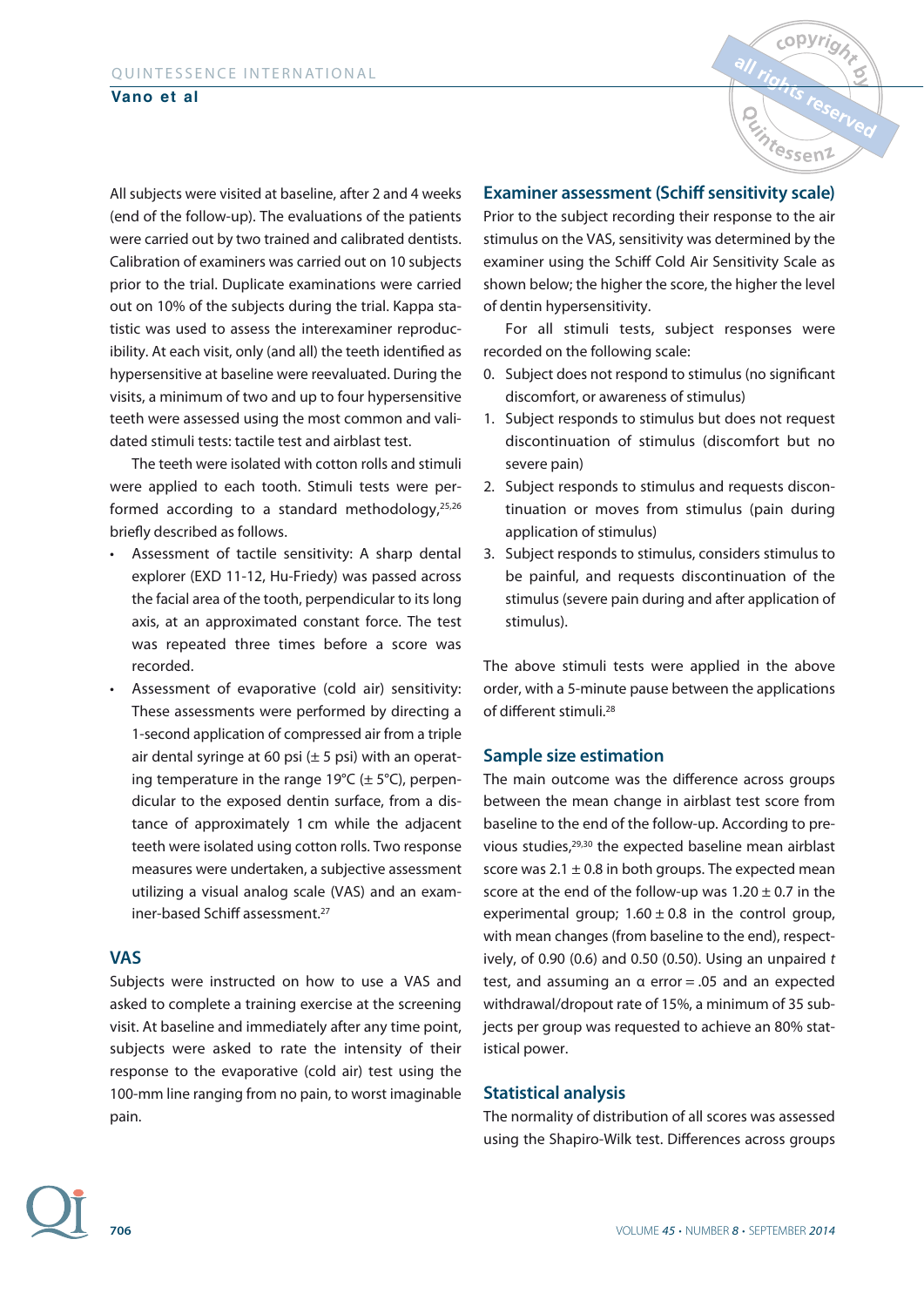**Vano et al**

copyright

|                                                                                                    |                              |                   |           |             |                            | <b>Vintessel</b> |  |  |  |
|----------------------------------------------------------------------------------------------------|------------------------------|-------------------|-----------|-------------|----------------------------|------------------|--|--|--|
| airblast scores and mean tactile scores at baseline, 2 weeks, and 4 weeks for each treatment group |                              |                   |           |             |                            |                  |  |  |  |
|                                                                                                    | <b>Air blast sensitivity</b> |                   |           |             | <b>Tactile sensitivity</b> |                  |  |  |  |
| ₽nt                                                                                                | $\mathbf n$                  | Mean              | <b>SD</b> | $\mathbf n$ | Mean                       | SD               |  |  |  |
| Experimental group                                                                                 | 35                           | 2.82 <sup>a</sup> | 0.35      | 35          | 2.54 <sup>a</sup>          | 0.52             |  |  |  |
| Positive control                                                                                   | 35                           | 2.80 <sup>a</sup> | 0.41      | 35          | 2.6 <sup>a</sup>           | 0.59             |  |  |  |
| Negative control                                                                                   | 35                           | 2.88 <sup>a</sup> | 0.32      | 35          | 2.5 <sup>a</sup>           | 0.62             |  |  |  |
| Experimental group                                                                                 | 35                           | 1.1 <sup>b</sup>  | 0.56      | 35          | 1.35 <sup>b</sup>          | 0.55             |  |  |  |

**Table 2** Mean airblas

Positive control 2001 2.45<sup>a</sup> 2.45<sup>a</sup> 0.38 35 2.4<sup>a</sup> 0.6 Negative control  $35$   $2.38$ <sup>a</sup>  $0.28$   $35$   $2.5$ <sup>a</sup>  $0.65$ 

Experimental group 1.2b  $35$   $1.2^b$  0.49  $35$   $0.95^b$  0.59 Positive control 35 3.45<sup>a</sup> 0.53 35 2.5<sup>a</sup> 0.60 Negative control 35 35 2.3<sup>a</sup> 0.47 35 2.5<sup>a</sup> 0.50

a,b, Different letters indicate statistically significant differences (t test, P < .001); SD, standard deviation.

at baseline and at each time point (2 weeks and 4 weeks) were assessed using t test for normally distributed variables. Within each group, the differences in all scores between baseline and 15 days or the end of the follow-up were evaluated using paired t test and confirmed through Wilcoxon matched pairs signed ranks test. The differences across groups between the mean change in each test score (between baseline and 2 weeks or 4 weeks) were assessed using t test and confirmed through the Kruskal-Wallis test. A P value of .05 was considered significant for all analyses, which were carried out using SPSS 17.0 statistical software.

### **RESULTS**

**Assessment/treatment**

Baseline

2 weeks

4 weeks

In total, 108 subjects were assessed for eligibility. Three subjects were excluded because they did not meet the inclusion criteria. Therefore, 105 subjects were enrolled: 57 females (average age 41 years) and 48 males (average age 43 years). All the subjects enrolled completed the entire study. The average scores of each test at any time point, by group, are reported in Table 2. The three groups were evenly balanced with no statistically significant differences for the baseline values.

#### **Evaporative (cold air) sensitivity**

The evaporative (cold air) sensitivity data are summarized in Table 2. Mean values ranged from 2.82 (base-



**Fig 2** Histogram showing the mean airblast scores and mean tactile scores at baseline, 2 weeks, and 4 weeks (\*statistically significant difference:  $t$  test,  $P < .001$ ).

line) to 1.1 and 1.2 for the experimental group at 2 weeks and 4 weeks respectively (Fig 2). Significantly lower values of cold air sensitivity ( $P < .001$ ) were found for the experimental group at 2 weeks and 4 weeks. In addition, statistically significantly ( $P < .001$ ) lower values of sensitivity were reported for the experimental group compared to the positive control group (2.8 and 2.45) and negative control group (2.88 and 2.38) at 2 and 4 weeks respectively. On the other hand, there was no statistical difference between the control groups at any time point. Within each group no statistically sig-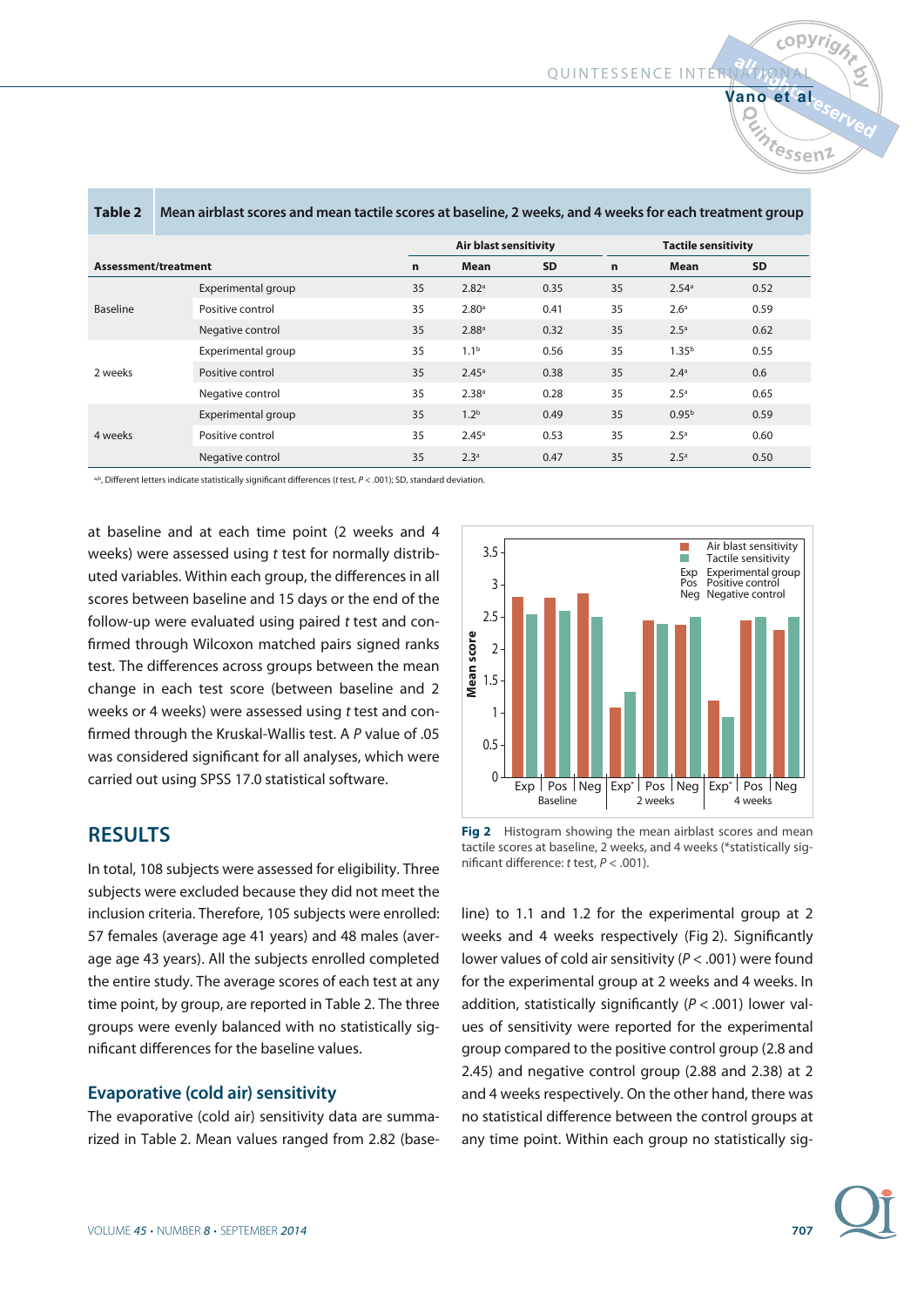

| Table 3         | Mean VAS scores at baseline, 2 weeks, and 4 weeks for each treatment group |                    |           |                        |                 |           |           |                      |           |  |
|-----------------|----------------------------------------------------------------------------|--------------------|-----------|------------------------|-----------------|-----------|-----------|----------------------|-----------|--|
|                 | <b>Experimental group</b>                                                  |                    |           | Positive control group |                 |           |           | Placebo group        |           |  |
|                 | Range                                                                      | <b>Mean</b>        | <b>SD</b> | Range                  | Mean            | <b>SD</b> | Range     | Mean                 | <b>SD</b> |  |
| <b>Baseline</b> | $42 - 76$                                                                  | $56.25^{\circ}$    | 14.56     | $39 - 78$              | 54.77a          | 10.76     | $40 - 72$ | $57.45^{\circ}$      | 10.02     |  |
| 2 weeks         | $15 - 66$                                                                  | 39.45 <sup>b</sup> | 11.24     | $37 - 76$              | $51.25^{\circ}$ | 11.05     | $35 - 70$ | 56.21a               | 8.81      |  |
| 4 weeks         | $12 - 57$                                                                  | 36.08 <sup>b</sup> | 10.35     | $38 - 77$              | 50.11a          | 9.99      | $40 - 70$ | $54.24$ <sup>a</sup> | 8.47      |  |

a,b, Different letters indicate statistically significant differences (t test, P < .001); SD, standard deviation.

nificant difference was noted between 2- and 4-week assessments.

#### **Tactile sensitivity**

The tactile test sensitivity data are summarized in Table 2. Mean values ranged from 2.54 (baseline) to 1.35 and 0.95 for the experimental group at 2 and 4 weeks respectively (Fig 2). Significantly lower values of tactile test sensitivity ( $P < .001$ ) were found for the experimental group at 2 weeks and 4 weeks. In addition, significantly ( $P < .001$ ) lower values of tactile sensitivity were reported for the experimental group compared to the positive control group (2.4 and 2.5) and negative control group (2.5 and 2.5) at 2 and 4 weeks respectively. On the other hand, there was no statistical difference between the control groups at any time point. Within each group no statistically significant difference was noted between 2 and 4 weeks assessments.

#### **Subjective evaluation (VAS)**

Mean VAS scores at baseline, 2 weeks, and 4 weeks for each treatment group are summarized in Table 3. The VAS scores were significantly lower ( $P < .001$ ) in the experimental group at 2 and 4 weeks compared to baseline. On the other hand no significant reduction of sensitivity was reported within positive and negative control groups at any time points. Within each group no statistically significant difference was noted between 2- and 4-week assessments.

# **DISCUSSION**

The present randomized clinical trial investigated the efficacy in reducing dentin hypersensitivity of a new toothpaste, a dentifrice containing n-HA as the main component. The results showed a significant reduction of dentin hypersensitivity for the test group both at airblast, tactile tests, and subjective evaluation (VAS). In addition, after 4 weeks of follow-up, no adverse events were reported by participants. The efficacy of the n-HA toothpaste may be explained considering two theories. The first is in accordance with the hydrodynamic theory3 based on the alteration of fluid flow in dentinal tubules; If the dentinal tubules are obliterated anywhere along their length, hydraulic conductance will be reduced and pain consequently diminished.4 Various studies show the progressive closure of the tubular openings of the dentin with n-HA.13-22

Roveri et al<sup>19,20</sup> have described a layer deposition of nano-sized zinc-carbonate HA nanocrystals (Zn–CHA) on the enamel and dentin surfaces, which fills the enamel scratches and seals the dentin exposed tubules. n-HA could determine a progressive closure of the tubular openings of the dentin with plugs but also the regeneration of a mineralized layer that would extend the desensitizing action.17,19 The results reported in the present study are in accordance with a randomized controlled trial showing the efficacy of CHA nanocrystalsbased dentifrice in reducing dentin hypersensitivity.31

The rationale behind the use of n-HA stems from the fact that it would obliterate the open dentinal tubules and blend with them because it is similar to the inorganic composition of the tooth. This principle is in accordance with the majority of desensitizing toothpastes recently introduced into the market place, which have been formulated specifically for their dentin tubule occluding abilities in order to reduce the pain of dentin hypersensitivity.32-34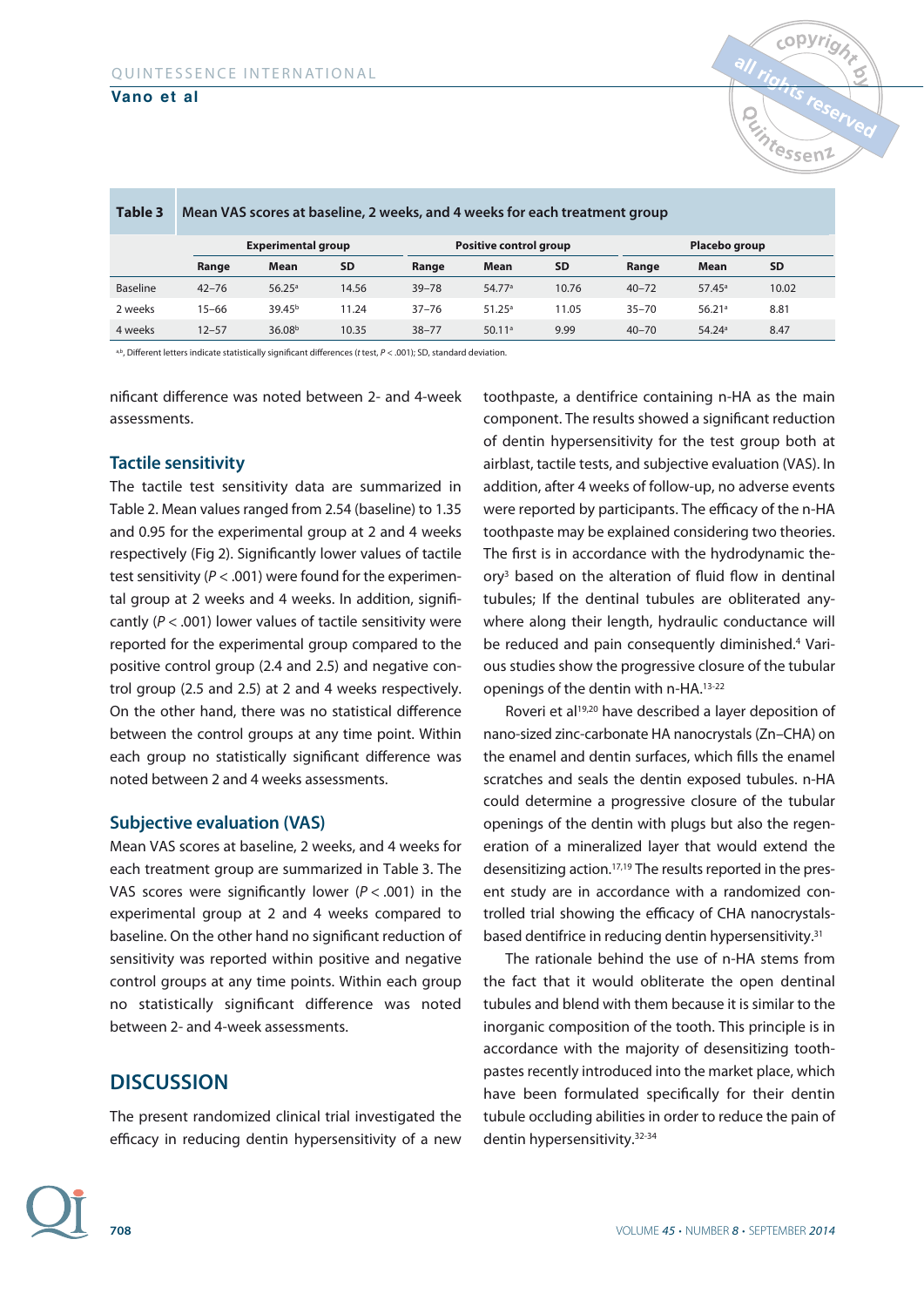**Vano et al**

**Vintessen** 

*c*opyri

The second principle, which could explain the efficacy of the tested toothpaste, can be related to the modification or blocking of the pulpal nerve response with potassium ions, which may diminish intradental nerve excitability and could cause depolarization of the pulpal sensory nerves, interrupting the transmission of the pain stimuli.<sup>35-39</sup>

Tooth sensitivity was measured in three ways in this study, through evaporative stimuli (Schiff score) followed by VAS and with tactile stimuli test. Two time points following treatment were recorded, after 2 and 4 weeks of treatment. Statistical significance was found at both time points and with more than one stimuli test. This proves the clinical efficacy of the experimental toothpaste in contrast with the control treatments. This randomized, double-blind study demonstrated that the experimental toothpaste was able to reduce dentin hypersensitivity over short time period.

n-HA contained in the tested toothpaste could penetrate and occlude the exposed dentin tubules which are responsible for dental sensitivity through the irritation of nerves. In accordance with the clinical results of the present trial, several in vitro studies showed that n-HA13,40 toothpaste caused remineralization comparable to or even higher than a fluoride toothpaste, and inhibited caries development. Therefore n-HA dentifrice could be an effective alternative to fluoride toothpaste, and might help to promote remineralization.

Among the other treatments for dentin hypersensitivity, laser therapy and iontophoresis have gained some popularity.<sup>30,41,42</sup> However, these treatments have several disadvantages, including high cost, complexity of use, and decreasing effectiveness over time.

Brushing frequency was reported to significantly correlate with hypersensitivity.<sup>43</sup> In order to avoid any confounder, oral self-care was standardized as each participant was instructed to brush twice daily using only the provided material.

This clinical trial included a positive control group which used a standard fluoridated toothpaste containing sodium monofluorophosphates 0.76%, and a placebo group to provide a baseline against which the effectiveness of the active treatment could be mea-

sured. In the present trial, the fluoride toothpaste did not provide any significant reduction in dentin hypersensitivity. Fluoride is a very important component in toothpaste and its efficacy in decay-prevention has been shown both in vivo and in vitro.<sup>44,45</sup> On the other hand, the effectiveness of fluoride as the only active agent in a toothpaste, for the reduction of dentin hypersensitivity, gave conflicting results.

Recently, Sharma et al<sup>46</sup> in a randomized clinical trial tested the same fluoride toothpaste without any significant reduction in dentin hypersensitivity. Similar results were reported in another randomized clinical trial that failed to show any reduction of dentin hypersensitivity using a fluoride toothpaste.<sup>26</sup>

Kielbassa et al $47$  reported that among the fluoride toothpastes those containing sodium fluorides or monofluorophosphates, as the positive control group in the present trial, showed lower remineralizing and cariostatic effects compared to those containing amine fluorides.

Another possible explanation for the lack of desensitizing effect provided by the fluoride toothpaste used as control group in this study could be found in the amount of fluoride contained (0.15% w/fluoride ion) which may be too low to provide any reduction of dentin hypersensitivity.

The placebo group did not provide any significant reduction in dentin hypersensitivity despite the psychologic interactions that occur in response to placebo treatments. The pathologic conditions that have shown to be most influenced by the "placebo effect" are chronic pain, depression, and impaired motor function.<sup>48</sup>

Dentin hypersensitivity can be defined as temporary pain or an exaggerated response in exposed dentin to different stimuli which cannot be explained as arising from other forms of dental defect or pathology. Therefore, it could be speculated that the absence of clinical effects in the placebo group in the present investigation can be explained by the acute and temporary nature of the pain that characterizes dentin hypersensitivity. In addition, different studies indicate that the context in which the medical treatment is carried out plays an important role in the outcome of

**709**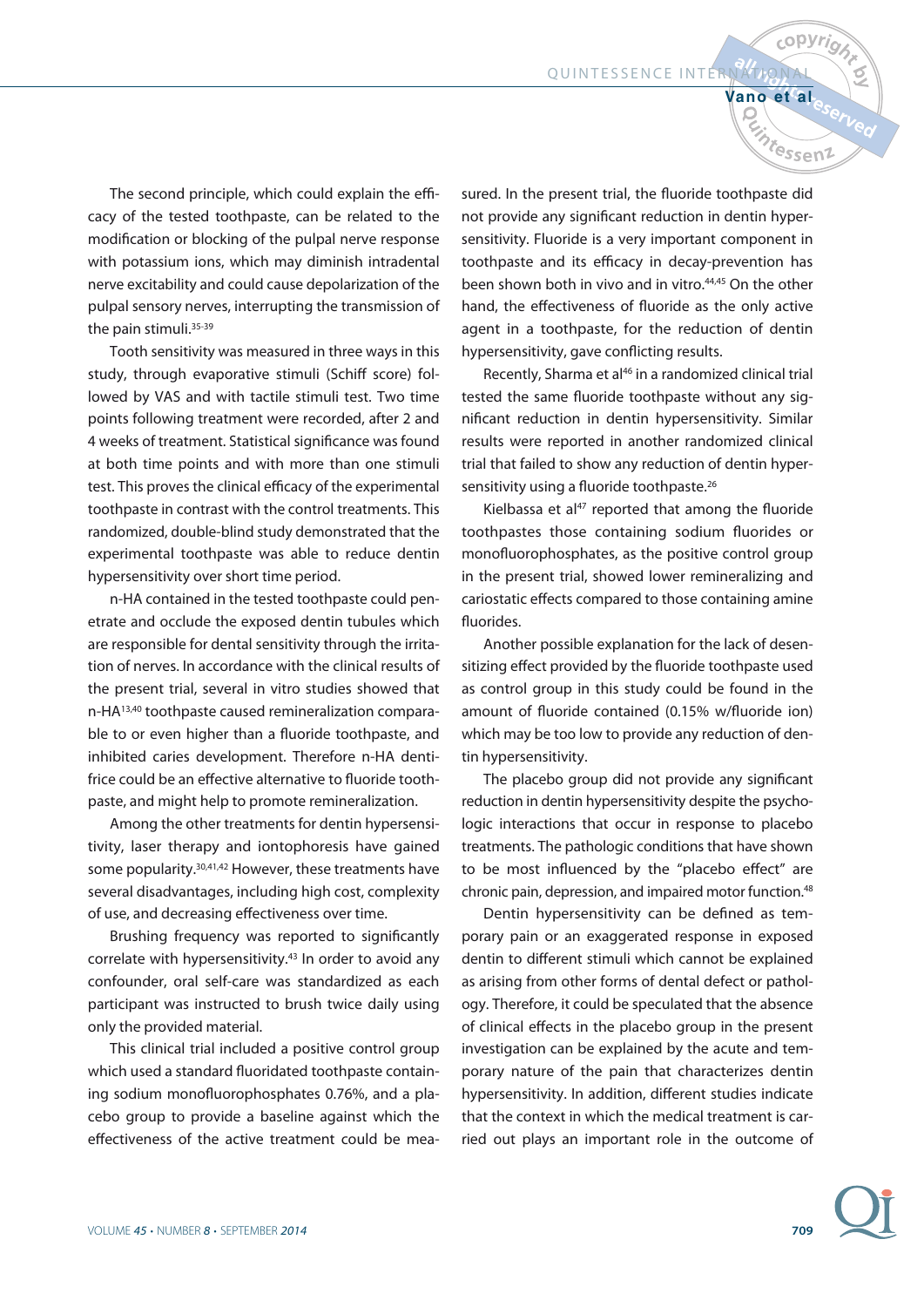

treatment. The "context of treatment" is the "atmosphere around the treatment," including for example doctors, nurses, hospitals, syringes, and pills.49

In the present investigation, the medical treatment was basically carried out by the patient at home, therefore the "context of treatment" could not play a major role in this case. The placebo effect is a complex psychophysiologic response; it is not possible to identify in advance the patients that will show response to placebo and which is the right context able to generate placebo effects.50

# **CONCLUSION**

n-HA is well known and commonly used as synthetic bone-filler biomaterial but is not yet widespread in dental health care products. The findings of the present study encourage the application of nanotechnology in toothpaste. Thanks to its low cost, ease of use, and home application, n-HA dentifrice is a valid treatment with definite potential as an effective desensitizing agent providing quick relief from symptoms. Its mechanism of action could be explained due the occlusion of the exposed dentin tubules, which are responsible for dental sensitivity through the irritation of nerves. The n-HA toothpaste tested in the present study did not contain fluoride; however, n-HA toothpastes showed remineralizing effects comparable to or even higher than those of fluoride toothpastes. None of the patients reported any adverse responses to the agent. Although the results are encouraging, this study could be considered limited by its short-term follow up. The positive control group (fluoride toothpaste) and the placebo group did not provide any significant reduction in dentin hypersensitivity. Desensitizing agents only play a part in achieving symptom relief and are not the sole approach in managing this condition. In order to obtain long-term success, the underlying causative factors of dentin hypersensitivity must be eliminated. Therefore, further long-term follow up studies with a larger sample size are needed.

# **REFERENCES**

- 1. Addy M. Bristol. Tooth brushing, tooth wear and dentine hypersensitivity: are they related? Int Dent J 2005;55:261–267.
- 2. Rees JS, Addy M. A cross-sectional study of dentine hypersensitivity. J Clin Periodontol 2002;29:997–1003.
- 3. Brännström M. A hydrodynamic mechanism in the transmission of pain producing stimuli through dentine. In: Anderson DJ (ed). Sensory Mechanisms in Dentine. Oxford: Pergamon Press, 1963:73–79.
- 4. Chung G, Jung SJ, Oh SB. Cellular and molecular mechanisms of dental nociception. J Dent Res 2013;92:948–955.
- 5. Absi EG, Addy M, Adams D. Dentine hypersensitivity. A study of the patency of dentinal tubules in sensitive and non-sensitive cervical dentine. J Clin Periodontol 1987;14:280–284.
- 6. Pashley D. Mechanisms of dentin sensitivity. Dent Clin North Am 1990;34: 449–474.
- 7. Chidchuangchai W, Vongsavan N, Matthews B. Sensory transduction mechanisms responsible for pain caused by cold stimulation of dentine in man. Arch Oral Biol 2007;52:154–160.
- 8. Han SY, Jung HI, Kwon HK, Kim BI. Combined effects of Er:YAG laser and nanocarbonate apatite dentifrice on dentinal tubule occlusion: in vitro study. Photomed Laser Surg 2013;31:342–348.
- 9. Markowitz K, Pashley DH. Personal reflections on a sensitive subject. J Dent Res 2007;86:292–295.
- 10. Lin PY, Cheng YW, Chu CY, Chien KL, Lin CP, Tu YK. In-office treatment for dentin hypersensitivity: a systematic review and network meta-analysis. J Clin Periodontol 2013;40:53–64.
- 11. da Rosa WL, Lund RG, Piva E, da Silva AF. The effectiveness of current dentin desensitizing agents used to treat dental hypersensitivity: a systematic review. Quintessence Int 2013;44:535–546.
- 12. Hannig M, Hannig C. Nanomaterials in preventive dentistry. Nature Nanotech 2010;5:565–569.
- 13. Najibfard K, Ramalingam K, Chedjieu I, Amaechi BT. Remineralization of early caries by a nano hydroxyapatite dentifrice. J Clin Dent 2011;22:139–143.
- 14. Vandiver J, Dean D, Patel N, Bonfield W, Ortiz C. Nanoscale variation in surface charge of synthetic hydroxyapatite detected by chemically and spatially specific high-resolution force spectroscopy. Biomaterials 2006;26:271–283.
- 15. Huang SB, Gao S, Cheng L, Yu H. Combined effects of nano-hydroxyapatite and Galla chinensis on remineralisation of initial enamel lesion in vitro. J Dent 2010;38:811–819.
- 16. Huang S, Gao S, Yu H. Remineralization potential of nano-hydroxyapatite on initial enamel lesions: an in vitro study. Caries Res 2011;45:460–468.
- 17. Lee S, Kwon H, Kim B. Effect of dentinal tubule occlusion by dentifrice containing nano-carbonate apatite. J Oral Rehabil 2008;35:847–853.
- 18. Roveri N, Battistella E, Bianchi CL, et al. Surface enamel remineralization: biomimetic apatite nanocrystals and fluoride ions different effects. J Nanomater 2009:746383.
- 19. Roveri N, Battistella E, Foltran I, et al. Synthetic biomimetic carbonatehydroxyapatite nanocrystals for enamel remineralization. Adv Mater Res 2008;47–50:821–824.
- 20. Roveri, N, Foresti E, Lelli M, Lesci IG. Recent advancements in preventing teeth health hazard: the daily use of hydroxyapatite instead of fluoride. Recent Patents Biomed Eng 2009:197–215.
- 21. Rimondini L, Palazzo B, Iafisco M, et al. The remineralizing effect of carbonatehydroxyapatite nanocrystals on dentine. Mater Sci Forum 2007;539–543; 602–605.
- 22. Yuan P, Shen X, Liu J, et al. Effects of dentifrice containing hydroxyapatite on dentinal tubule occlusion and aqueous hexavalent chromium cations sorption: a preliminary study. PLoS One 2012;7:e45283.
- 23. Browning WD, Cho SD, Deschepper EJ. Effect of a nano-hydroxyapatite paste on bleaching-related tooth sensitivity. J Esthet Restor Dent 2012;24:268–276.